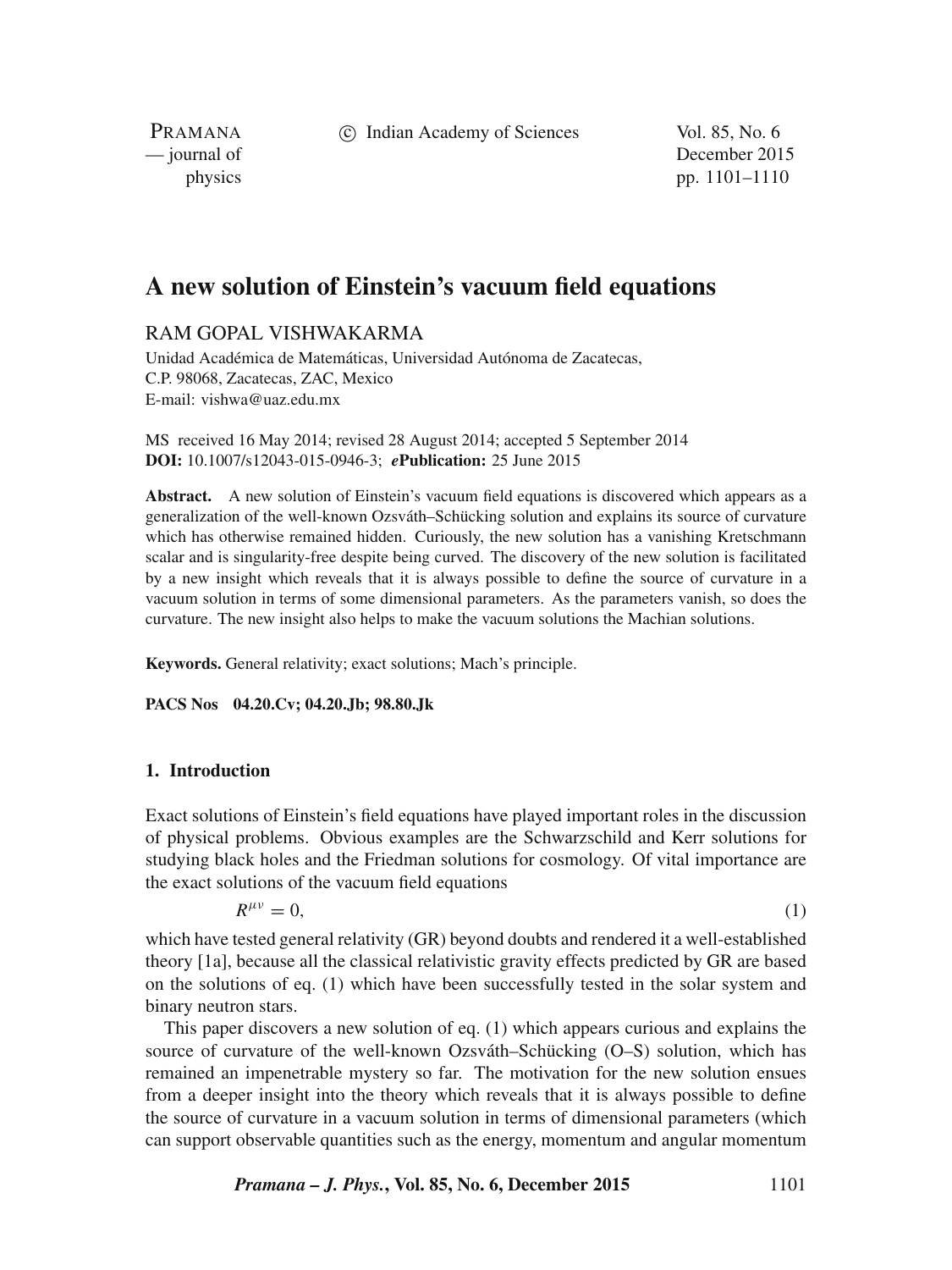or their densities) present in the solution or in its variant. These parameters appear in the Riemann tensor indicating the source. As the parameters vanish, so does the tensor, reducing the solution to the Minkowskian form.

The following sections in the paper show that this enlightened view of assigning the source to the dimensional constants, appears promising as not only does it make definitive predictions about the new solutions of eq. (1), which are indeed realized, but also helps to make the solutions Machian.

#### **2. A new insight into the source of curvature in the vacuum solutions**

As gravitation is a manifestation of the curvature of space-time with matter serving as the source of curvature, we should expect some source [1b] of curvature in the curved solutions of eq. (1). The source of curvature in a vacuum solution is conventionally assigned to a singularity appearing in the solution [1]. By this singularity we mean a true gravitational singularity (not a coordinate singularity which can be averted with a suitable choice of coordinates), which can be defined in a coordinate-independent way in terms of the divergence of the Kretschmann scalar [1c]

$$
K = R_{\alpha\beta\gamma\delta} R^{\alpha\beta\gamma\delta},\tag{2}
$$

where  $R_{\alpha\beta\gamma\delta}$  is the Riemann tensor. However, this conventional prescription of source in terms of singularity, does not seem to work universally as there also exist other solutions of eq. (1), for example, the O–S solution and the Taub–NUT (Taub–Newman–Unti– Tamburino) solution, which are curved but singularity-free. It appears that we have to define the presence of source in a smarter way which can be applied universally to all the solutions of eq. (1). In order to gain insight into the nature of the hidden source producing curvature in the solutions of eq. (1), let us critically analyse its well-understood solutions.

## 2.1 *Schwarzschild solution*

To begin with, let us first consider the Schwarzschild solution, discovered by Karl Schwarzschild in 1915 immediately after GR was formulated. It is an exact solution of eq. (1) and represents a static space-time structure outside a static, isotropic mass, say  $M$ , placed in an empty space. In the Schwarzschild coordinates, the solution reads [2] as

$$
ds^{2} = \left(1 + \frac{L}{r}\right)c^{2}dt^{2} - \frac{dr^{2}}{(1 + L/r)} - r^{2}d\theta^{2} - r^{2}\sin^{2}\theta d\phi^{2},
$$
\n(3)

where L is a constant parameter appearing as a constant of integration in the solution. By requiring that GR should reduce to the Newtonian theory in the case of a weak gravitational field,  $L$  can be determined in terms of the source mass  $M$  as

$$
L = -\frac{2GM}{c^2},\tag{4}
$$

where G and  $c$  are respectively Newton's constant of gravitation and the speed of light in vacuum. Generally, the source of curvature in (3) is assigned to the singularity present at  $r = 0$ , as is clear from the divergence of the Kretschmann scalar

$$
K = \frac{12L^2}{r^6} \tag{5}
$$

1102 *Pramana – J. Phys.***, Vol. 85, No. 6, December 2015**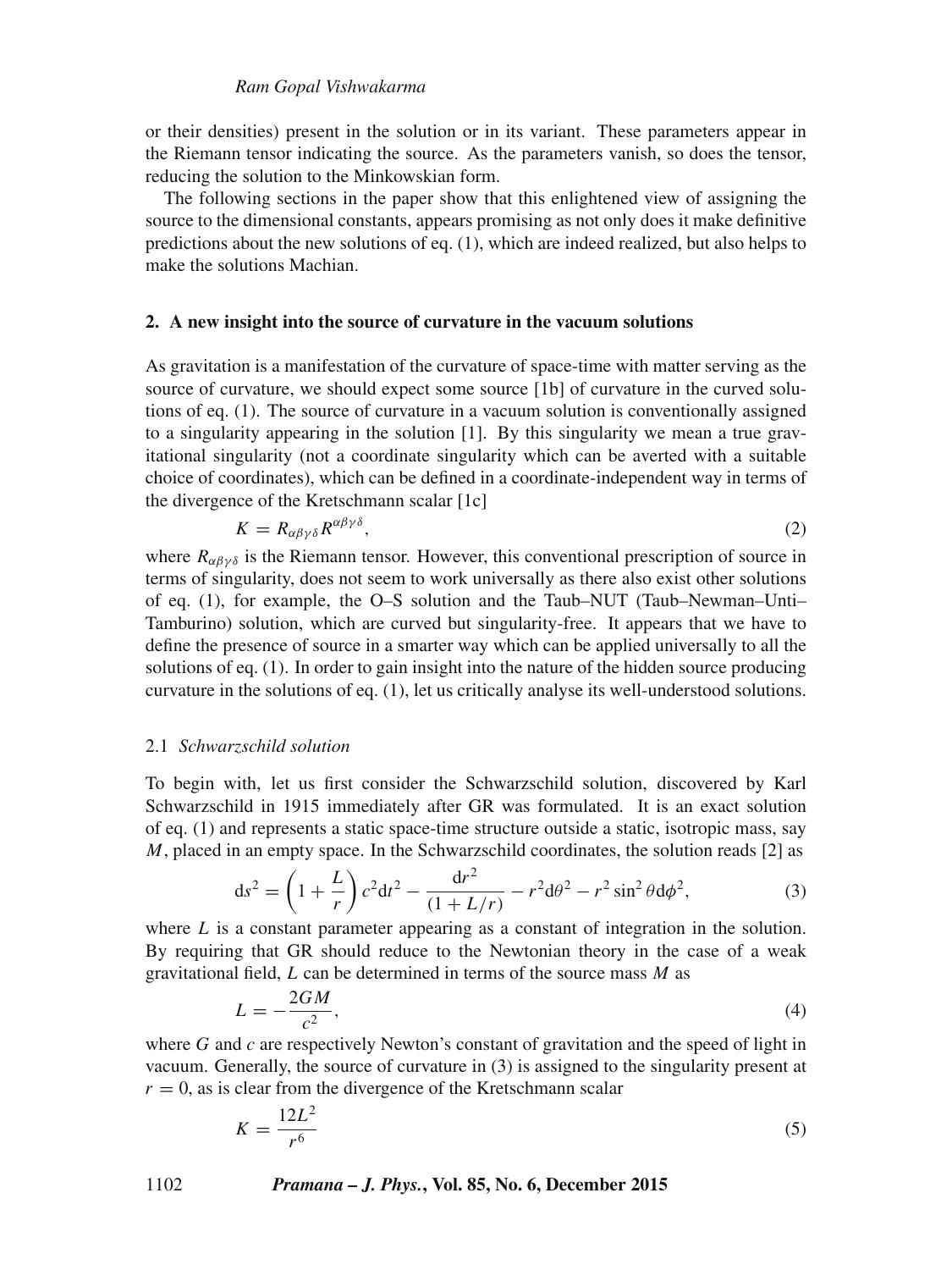at that point. Nevertheless, the presence of source can alternatively be defined by the presence of the 'source carrier' parameter  $L$ . That the parameter  $L$  contains the source, is ascertained by the fact that it impregnates the Riemann tensor, by appearing therein and as L vanishes, so does the Riemann tensor, reducing solution (3) to the Minkowskian form. Thus, it is also possible to define the presence of source in solution (3) by the presence of the 'source carrier' parameter  $L$ , without invoking the singularity.

## 2.2 *Kerr solution*

If the mass M rotates as well, the space-time structure around it gets generalized with additional features and is given by the Kerr solution, discovered by Roy Kerr in 1963. If the mass is spinning with an angular momentum per unit mass  $= \alpha$  (so that its total angular momentum =  $Mc\alpha$ ), the solution (in the Boyer–Lindquist coordinates) takes the form [3]

$$
ds^{2} = \left(1 + \frac{Lr}{r^{2} + \alpha^{2} \cos^{2} \theta}\right) c^{2} dt^{2} - \left(\frac{r^{2} + \alpha^{2} \cos^{2} \theta}{r^{2} + Lr + \alpha^{2}}\right) dr^{2}
$$

$$
- (r^{2} + \alpha^{2} \cos^{2} \theta) d\theta^{2} - \left(r^{2} + \alpha^{2} - \frac{\alpha^{2} Lr}{r^{2} + \alpha^{2} \cos^{2} \theta} \sin^{2} \theta\right)
$$

$$
\times \sin^{2} \theta d\phi^{2} - \left(\frac{2\alpha Lr}{r^{2} + \alpha^{2} \cos^{2} \theta}\right) \sin^{2} \theta d\phi c dt, \qquad (6)
$$

for which the value of the Kretschmann scalar is obtained as

$$
K = \frac{12L^2[r^6 - \alpha^2\cos^2\theta(15r^4 - 15\alpha^2r^2\cos^2\theta + \alpha^4\cos^4\theta)]}{(r^2 + \alpha^2\cos^2\theta)^6}.
$$
 (7)

Obviously (6) is a generalization of the Schwarzschild solution (3) as it reduces to (3) for  $\alpha = 0$ . Equation (7) indicates the presence of a singularity at  $r = 0$ ,  $\theta = \pi/2$  which is ascertained in a ring singularity by using the Kerr–Schild coordinates [3].

However, without invoking the singularity, it is readily possible to assign the source of curvature in solution (6) to the parameters L and  $\alpha$ , which appear in the Riemann tensor. This shows that the angular momentum also contributes to the curvature, because the parameter  $\alpha$  can be written in terms of the angular momentum, say J, of the source mass:

$$
\alpha = \kappa_1 \frac{J}{Mc}, \quad \kappa_1 = \text{a dimensionless number.} \tag{8}
$$

Vanishing of the Riemann tensor and hence reducing (6) to the Minkowskian form for vanishing  $L$  and  $\alpha$ , asserts that these are the source-carrier parameters.

## 2.3 *Taub–NUT solution*

This solution, which represents another generalization of the Schwarzschild solution, was discovered by Taub in 1951 [4] and was rediscovered by Newman, Tamburino and Unti in 1963 [5]. The solution can be written as

$$
ds^{2} = \left(\frac{r^{2} + Lr - N^{2}}{r^{2} + N^{2}}\right) (cdt + 2N \cos \theta d\phi)^{2} - \left(\frac{r^{2} + N^{2}}{r^{2} + Lr - N^{2}}\right) dr^{2}
$$

$$
-(r^{2} + N^{2})(d\theta^{2} + \sin^{2} \theta d\phi^{2}), \qquad (9)
$$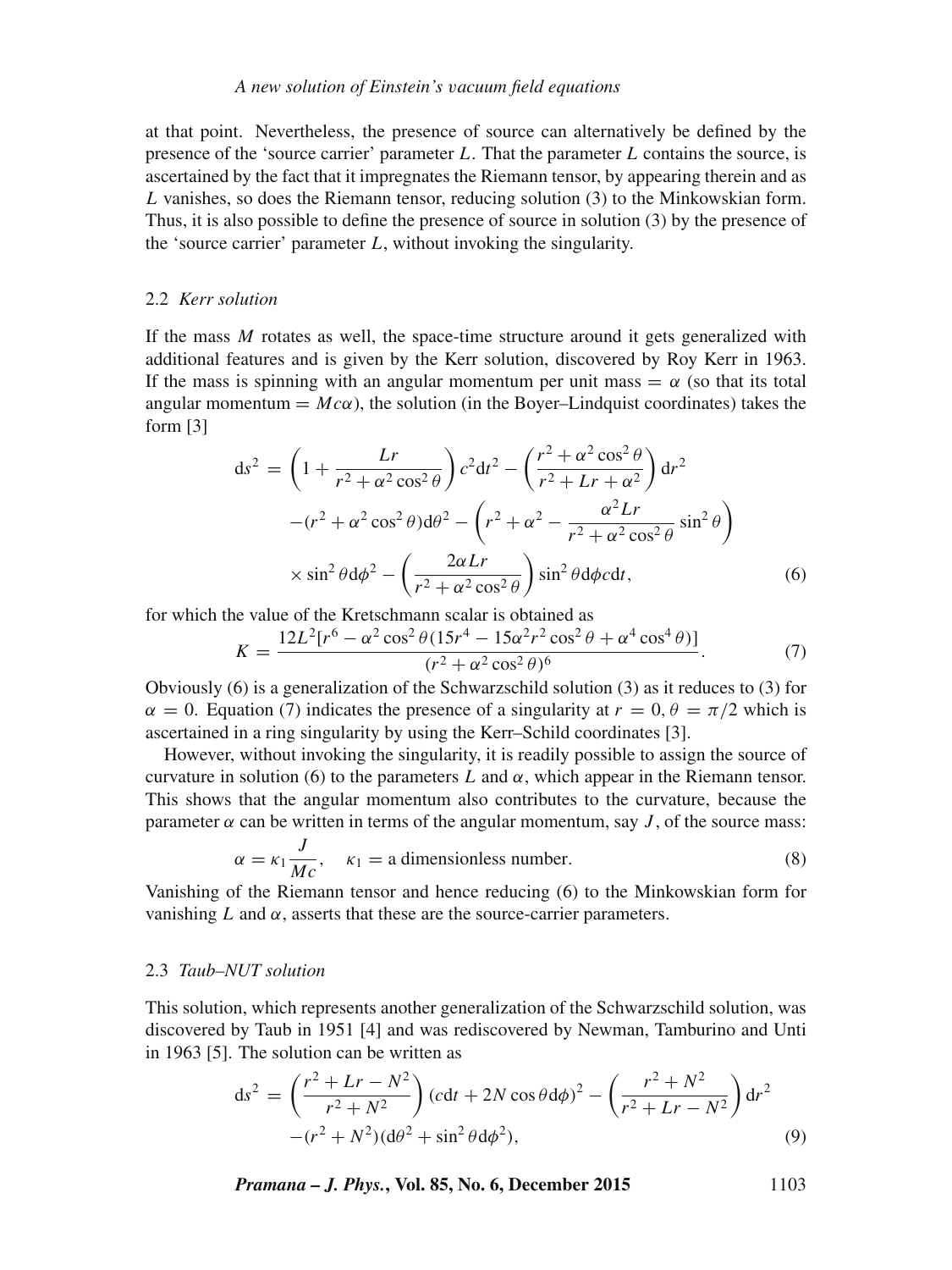which reduces to the Schwarzschild solution for  $N = 0$ . The solution does not possess any gravitational singularity and is perfectly regular at  $r = 0$  as is indicated by its Kretschmann scalar

$$
K = \frac{12}{(N^2 + r^2)^6} [L^2 r^6 + N^2 (4N^6 - L^2 N^4 - 24LN^4 r - 60N^4 r^2 +15L^2 N^2 r^2 + 80LN^2 r^3 - 15L^2 r^4 + 60N^2 r^4 - 24Lr^5 - 4r^6)].
$$
 (10)

Though it has the so-called 'wire singularities' at  $\theta = 0$  and  $\pi$  where the metric fails to be invertible, these are only coordinate singularities which can be removed by introducing two coordinate patches [6].

Thus, being curved but singularity-free, solution (9) cannot explain the source of its curvature in terms of the conventional source singularities. Nevertheless, this situation can be averted if we define the source in terms of the 'source carrier' parameters, here L and  $N$ , which do appear in the Riemann tensor indicating the source. While the parameter L can be written in terms of the mass of the source (as we have seen in the Schwarzschild case), the parameter N can be written in terms of the momentum  $P$  of the source, i.e.,

$$
N = \kappa_2 \frac{GP}{c^3}, \quad \kappa_2 = \text{a dimensionless number}, \tag{11}
$$

as can be checked by a simple dimensional analysis. Obviously, the parameters  $L$  and  $N$ are source-carriers as solution (9) becomes Minkowskian for  $L = N = 0$ .

The novel representation of the source in terms of the dimensional parameters, is also supported in the present case by the following observation: When (9) reduces to (3) for a vanishing N, we assert the presence of the source (the point mass M) at  $r = 0$ . This source must not disappear (with the disappearance of singularity) when the mass gains additional features (expressed through  $N$ ) in (9). This also reveals that the conventional representation of source through the singularities is not competent enough.

#### 2.4 *Kasner solution*

Another important solution of eq. (1) is the Kasner solution, discovered by Edward Kasner in 1921 [7], and is given by

$$
ds^{2} = c^{2} dT^{2} - T^{2p_{1}} dX^{2} - T^{2p_{2}} dY^{2} - T^{2p_{3}} dZ^{2},
$$
\n(12)

where the (dimensionless) parameters  $p_1$ ,  $p_2$  and  $p_3$  satisfy

$$
p_1 + p_2 + p_3 = 1 = p_1^2 + p_2^2 + p_3^2.
$$

The solution is interpreted in terms of an empty homogeneous Universe expanding and contracting anisotropically (for instance, for  $p_1 = p_2 = 2/3$  and  $p_3 = -1/3$ , the space expands in two directions and contracts in the third). Although (12) has a singularity at  $T = 0$ , as is also witnessed by the Kretschmann scalar

$$
K = \frac{16(1 - p_3)p_3^2}{T^4},\tag{13}
$$

it does not seem to possess any dimensional parameter which could be associated with an observable quantity (like those which have been shown to source the curvature in the

#### 1104 *Pramana – J. Phys.***, Vol. 85, No. 6, December 2015**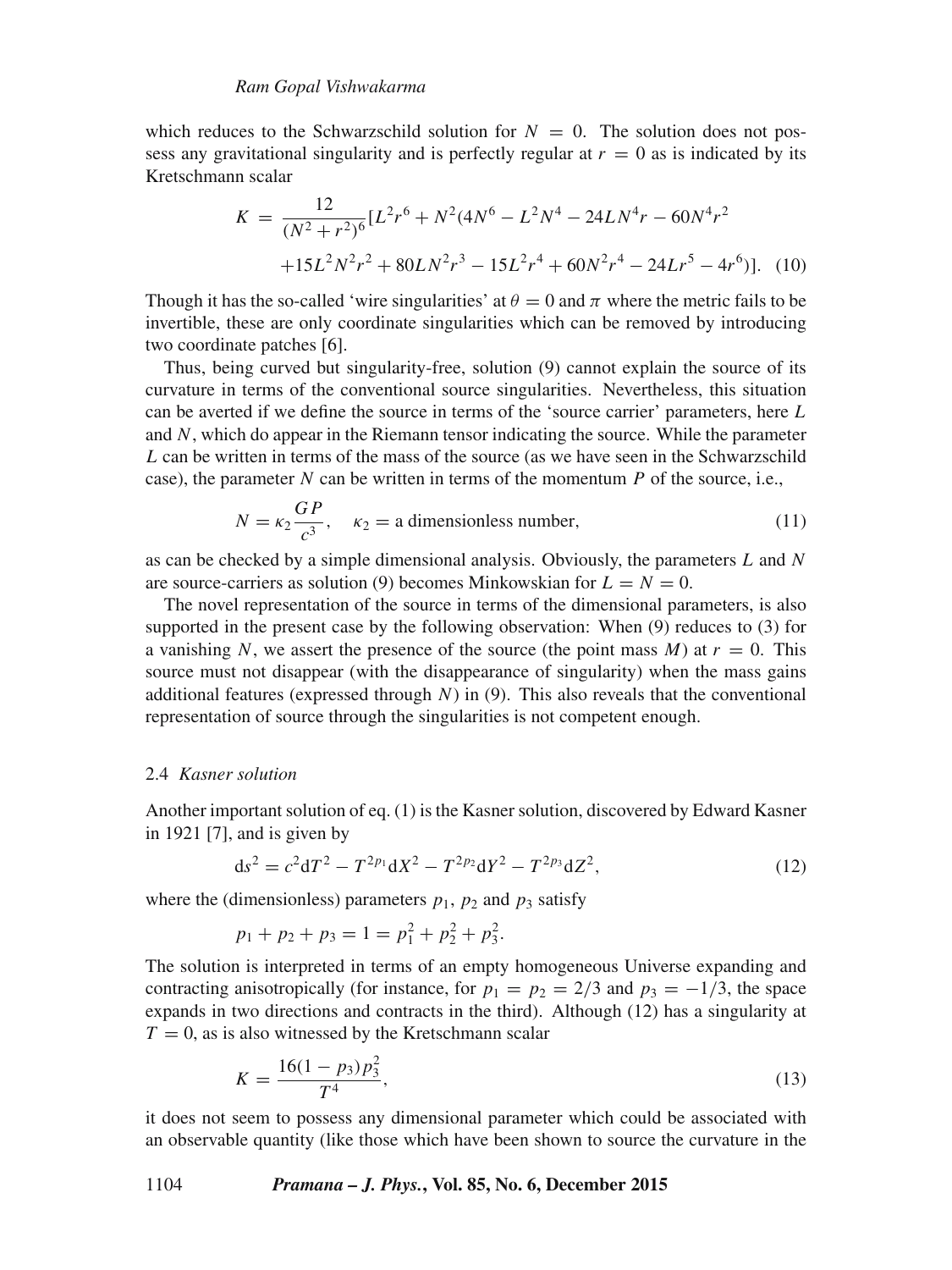Schwarzschild, Kerr and Taub–NUT solutions), sourcing the curvature so that the solution can reduce to the Minkowskian form in the absence thereof. Though solution (12) can reduce to the Minkowskian form for  $p_1 = p_2 = p_3 = 0$ , these dimensionless pure numbers cannot support any of the above-mentioned observable quantities. However, a simple transformation

$$
T = \frac{1 + nt}{n}, \quad X = n^{p_1}x, \quad Y = n^{p_2}y, \quad Z = n^{p_3}z,
$$
 (14)

where *n* is an arbitrary constant parameter, can transform  $(12)$  to a more useful form [7a]

$$
ds^{2} = c^{2}dt^{2} - (1 + nt)^{2p_{1}}dx^{2} - (1 + nt)^{2p_{2}}dy^{2} - (1 + nt)^{2p_{3}}dz^{2},
$$
 (15)

which serves the purpose. The non-vanishing components of the Riemann tensor for this metric yield

$$
R_{xyxy} = -n^2 p_1 p_2 (1 + nt)^{-2p_3}, \quad R_{xzxz} = -n^2 p_1 p_3 (1 + nt)^{-2p_2},
$$
  
\n
$$
R_{yzyz} = -n^2 p_2 p_3 (1 + nt)^{-2p_1}, \quad R_{xtxt} = n^2 p_2 p_3 (1 + nt)^{-2(p_2 + p_3)},
$$
  
\n
$$
R_{ytyt} = n^2 p_1 p_3 (1 + nt)^{-2(p_1 + p_3)}, \quad R_{ztzt} = n^2 p_1 p_2 (1 + nt)^{-2(p_1 + p_2)},
$$
 (16)

which contain  $n$  actively such that they vanish for a vanishing  $n$ . A simple dimensional analysis suggests that the parameter  $n$  can be written in terms of the momentum density, say  $P$ , as

$$
n = \kappa_3 \sqrt{\frac{G\mathcal{P}}{c}}, \quad \kappa_3 = \text{a dimensionless number}, \tag{17}
$$

in order to meet its natural dimension in (15) (which is the inverse of time). As (15) reduces to the Minkowskian form for a vanishing  $P$ , the source of curvature present in (15), may be assigned to the net non-zero  $P$  arising from the expanding/contracting space-time given by (15) (even though the solution still has a singularity, as ascertained by the Kretschmann scalar

$$
K = \frac{16n^4(1 - p_3)p_3^2}{(1 + nt)^4},\tag{18}
$$

but now at  $t = -1/n$  which is just a rescaling of time).

Although the representation of the source of curvature present in (15) in terms of the momentum density does not make much sense in an empty space, this interpretation is as good (or bad) as the standard interpretation of the expanding/contracting empty space without matter. If an utterly empty space without any matter can be conceived as expanding and contracting, it can very well be associated with a momentum density. Moreover, the new interpretation provides useful clues to find a new solution of eq. (1), as we shall see in the following.

#### 2.5 *A no*v*el representation of source in* v*acuum solutions and its predictions*

In the above, we could successfully interpret the source of curvature present in the Schwarzschild, Kerr, Taub–NUT and Kasner solutions in terms of observable quantities present in the dimensional constants  $L, \alpha, N$  and n, which impregnate the Riemann tensor

*Pramana – J. Phys.***, Vol. 85, No. 6, December 2015** 1105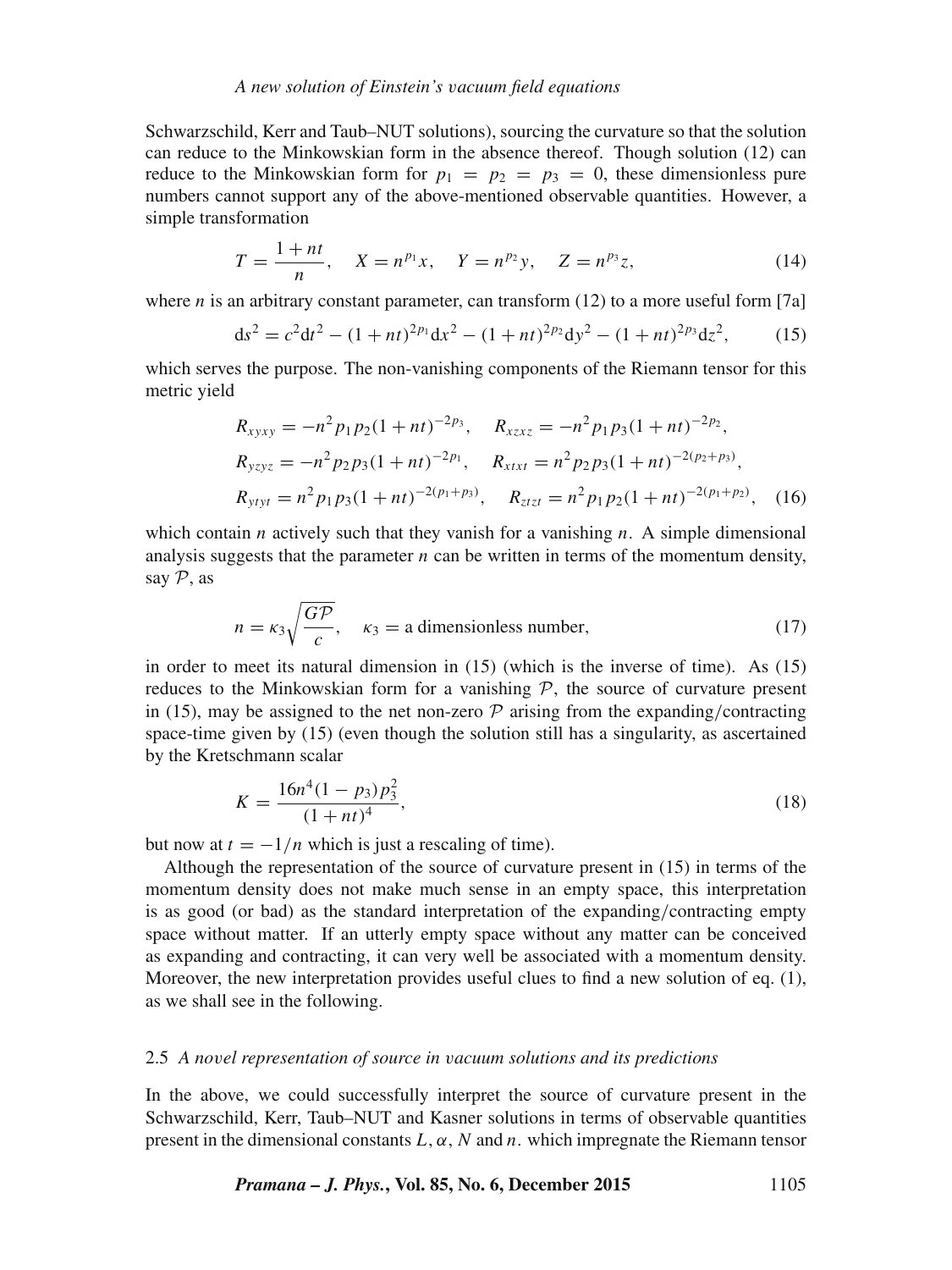with their appearance. That the sources are contained in these parameters, is ascertained by their presence in Riemann tensor which vanishes as the parameters vanish, reducing the solutions as Minkowskian solutions. This view is also supported by the Kerr–NUT solution which combines the Kerr and NUT solutions [9]. Hence, it seems possible to interpret the source of curvature in a vacuum solution in terms of physical observable quantities sustained by some dimensional parameters present in the solution, without taking recourse to the singularity. This is also consistent with the de-Sitter solution

$$
ds^{2} = c^{2}dt^{2} - e^{2Ht}(dr^{2} + r^{2}d\theta^{2} + r^{2}\sin^{2}\theta d\phi^{2}),
$$
\n(19)

when we introduce the cosmological constant  $\Lambda$  in the field equations [9a] and the curvature is generated by the scale of  $\Lambda$ , i.e., the constant  $H = c\sqrt{\Lambda/3}$ .

If this understanding is correct, it is expected to apply universally to all vacuum solutions, including the O–S solution (25) (discussed in §3.1), although it does not appear to have any free parameter. The expectation is indeed met as we shall see in §3.1 that the O–S solution results from a more general solution by assigning a particular value to a free parameter of the solution.

The new insight appears promising as it makes definitive predictions: if a solution of eq. (1) can be supported by the momentum density as we noted in the case of the Kasner solution (15), we should also expect solutions of eq. (1) supported by angular momentum density and energy density. In the following section, we consider the first prediction and discover that it is indeed realized in the form of a new vacuum solution sourced by the angular momentum density!

#### **3. A new vacuum solution**

Along the lines of the Kasner solution (15), let us expect a solution of eq. (1) supported by the angular momentum density, say  $J$  (representing a rotating space-time) such that the solution reduces to the Minkowskian form for a vanishing  $\mathcal{J}$ . In order to discover such a solution, we proceed in the following manner. By using  $J$ , G and c, one finds two possible ways to construct a parameter (of the dimensions of space or time, or their inverses), which vanishes when  $J$  vanishes. These are

- (1)  $\ell = G \mathcal{J}/c^3$ .
- (2)  $m = G \mathcal{I}/c^2$ .

which have the dimensions of the inverse of space and the inverse of time respectively. The first option appears suitable for a rotating space-time, in which case the metric potentials are expected to be functions of the space coordinates only. Tips from the Kasner metric (15) then help in guessing the form of the metric representing a space-time rotating about *X*-axis, which may be written, in a simple case, as

$$
ds^{2} = (1 + a_{0}X^{b_{0}})c^{2}dt^{2} - (1 + a_{1}X^{b_{1}})dx^{2} - (1 + a_{2}X^{b_{2}})dy^{2}
$$

$$
- (1 + a_{3}X^{b_{3}})dz^{2} + a_{02}X^{b_{02}}cdtdy + a_{03}X^{b_{03}}cdtdz
$$

$$
-a_{12}X^{b_{12}}dxdy - a_{23}X^{b_{23}}dydz - a_{13}X^{b_{13}}dzdx,
$$
 (20)

where  $X = \ell x$  and  $a_i, b_i, a_{ij}, b_{ij}$  are constants to be determined by solving the field eq.  $(1)$  for  $(20)$ . The form of the line element  $(20)$  is so chosen that it can reduce to the

1106 *Pramana – J. Phys.***, Vol. 85, No. 6, December 2015**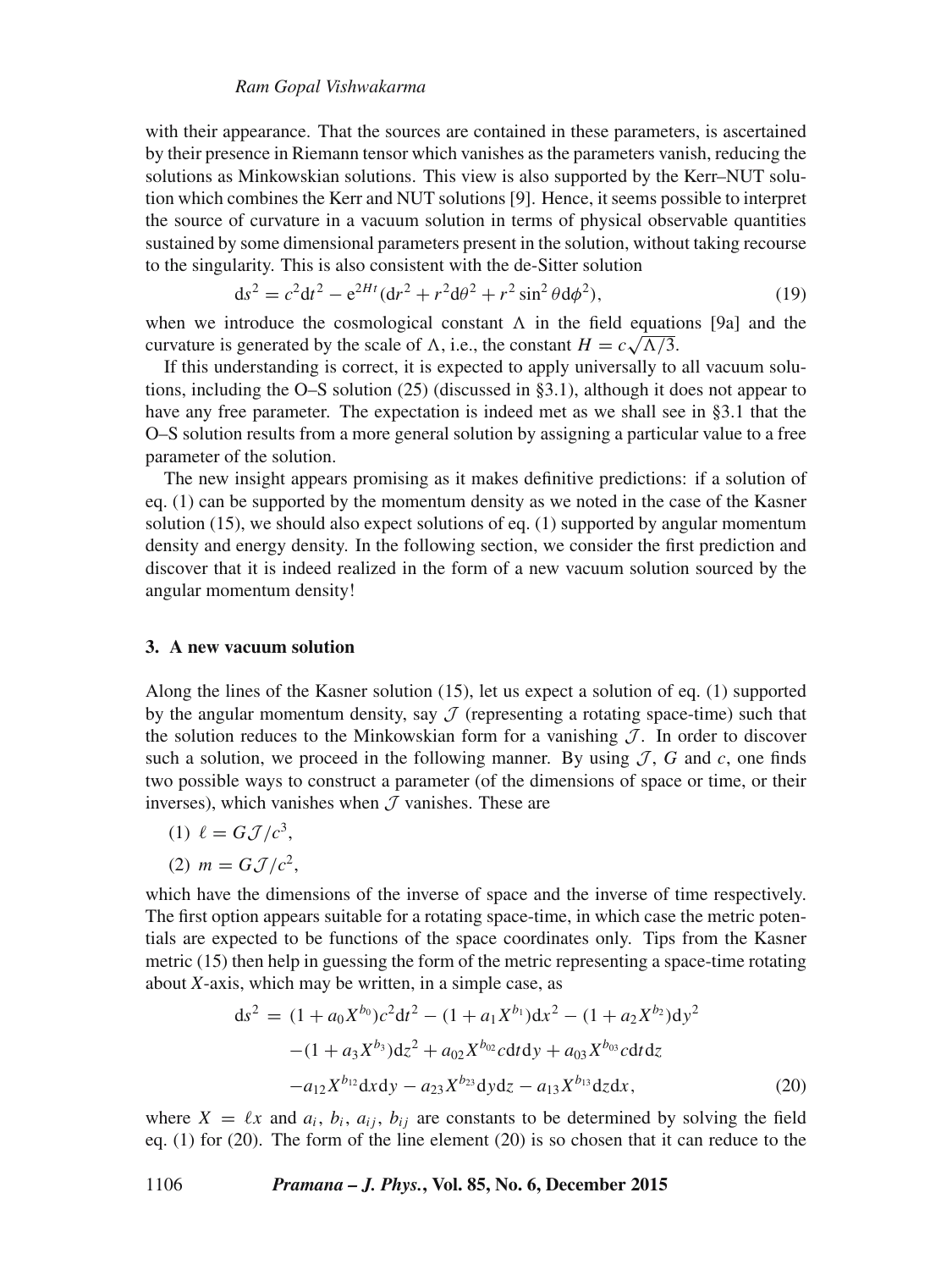Minkowskian form for  $\mathcal{J} = \ell = 0$ . The absence of a term containing dtdx asserts that eq. (20) represents a space-time rotating about *X*-axis. This tenet is supported by Adler, Bazin and Schiffer through the line element (4.83) in their book [10]. Though, there can be more complicated forms of metric (20), let us start with this simple form. After making many 'hits and trials' to solve (1) for  $a_i$ ,  $b_i$ ,  $a_{ii}$ ,  $b_{ii}$  of (20), finally we find the following solution:

$$
a_1 = a_2 = a_{12} = a_{13} = 0
$$
,  $a_3 = -a_0 = \frac{1}{8}$ ,  $a_{02} = a_{23} = 1$ ,  $a_{03} = \frac{1}{4}$ ,  
\n $b_0 = b_3 = b_{03} = 2$ ,  $b_{02} = b_{23} = 1$ , (21)

which renders (20) in the following form, as an exact, curved solution of eq. (1):

$$
ds^{2} = \left(1 - \frac{\ell^{2} x^{2}}{8}\right) c^{2} dt^{2} - dx^{2} - dy^{2} - \left(1 + \frac{\ell^{2} x^{2}}{8}\right) dz^{2}
$$

$$
+ \ell x (c dt - dz) dy + \frac{\ell^{2} x^{2}}{4} c dt dz.
$$
(22)

The non-vanishing components of the Christoffel symbol and the Riemann tensor, for this solution, are the following:

$$
\Gamma_{ty}^{x} = \Gamma_{xy}^{t} = \Gamma_{xy}^{z} = \Gamma_{xz}^{y} = -\Gamma_{tx}^{y} = -\Gamma_{yz}^{x} = \frac{\ell}{4},
$$
\n
$$
\Gamma_{tz}^{x} = -\Gamma_{tt}^{x} = -\Gamma_{zz}^{x} = \frac{\ell^{2}x}{8},
$$
\n(23)

$$
R_{txtx} = R_{txxz} = R_{xzxz} = -R_{tyty} = -R_{tyyz} = -R_{yzyz} = \frac{\ell^2}{16}.
$$
 (24)

We note from (24) that  $\ell$ , and hence  $\mathcal{J}$ , does source the curvature of the new solution (22) which become flat for  $\ell = 0$ , in consistence with our initial expectations. It may be curious to note that the Kretschmann scalar for (22) is vanishing, i.e.  $K = 0$  even for  $\ell \neq 0$ , though the solution is not Minkowskian then, as we can see from (24)! Remarkably, solution (22) is also singularity-free and strongly supports the new proposal of representing the source in terms of dimensional source carrier parameters, which is  $\ell$  here.

#### 3.1 *Ozs*v*áth–Schücking solution as a particular case of the new solution (22)*

We have seen that Schwarzschild, Kerr, Taub–NUT, Kasner solutions and the new solution (22), all contain dimensional 'source carrier' parameters which can be attributed to the source of curvature. However, it does not appear so for the O–S solution which does not seem to carry any such parameters, nor a singularity. In terms of coordinates  $x<sup>1</sup>, x<sup>2</sup>, x<sup>3</sup>, x<sup>4</sup>$ , the solution is given as

$$
ds^{2} = -(dx^{1})^{2} + 4x^{4}dx^{1}dx^{3} - 2dx^{2}dx^{3} - 2(x^{4})^{2}(dx^{3})^{2} - (dx^{4})^{2}.
$$
 (25)

Discovered by Ozsváth and Schücking in 1962 [1], the line element (25) represents a stationary, geodesically complete and singularity-free solution of eq. (1). Interestingly, the Kretschmann scalar  $K = 0$  for this solution also, though it is curved as it has some non-vanishing components of the Riemann tensor given by  $R_{3434} = -R_{1313} = 1$ . Hence, its source of curvature has remained mysterious. We shall see now that the O–S solution

*Pramana – J. Phys.***, Vol. 85, No. 6, December 2015** 1107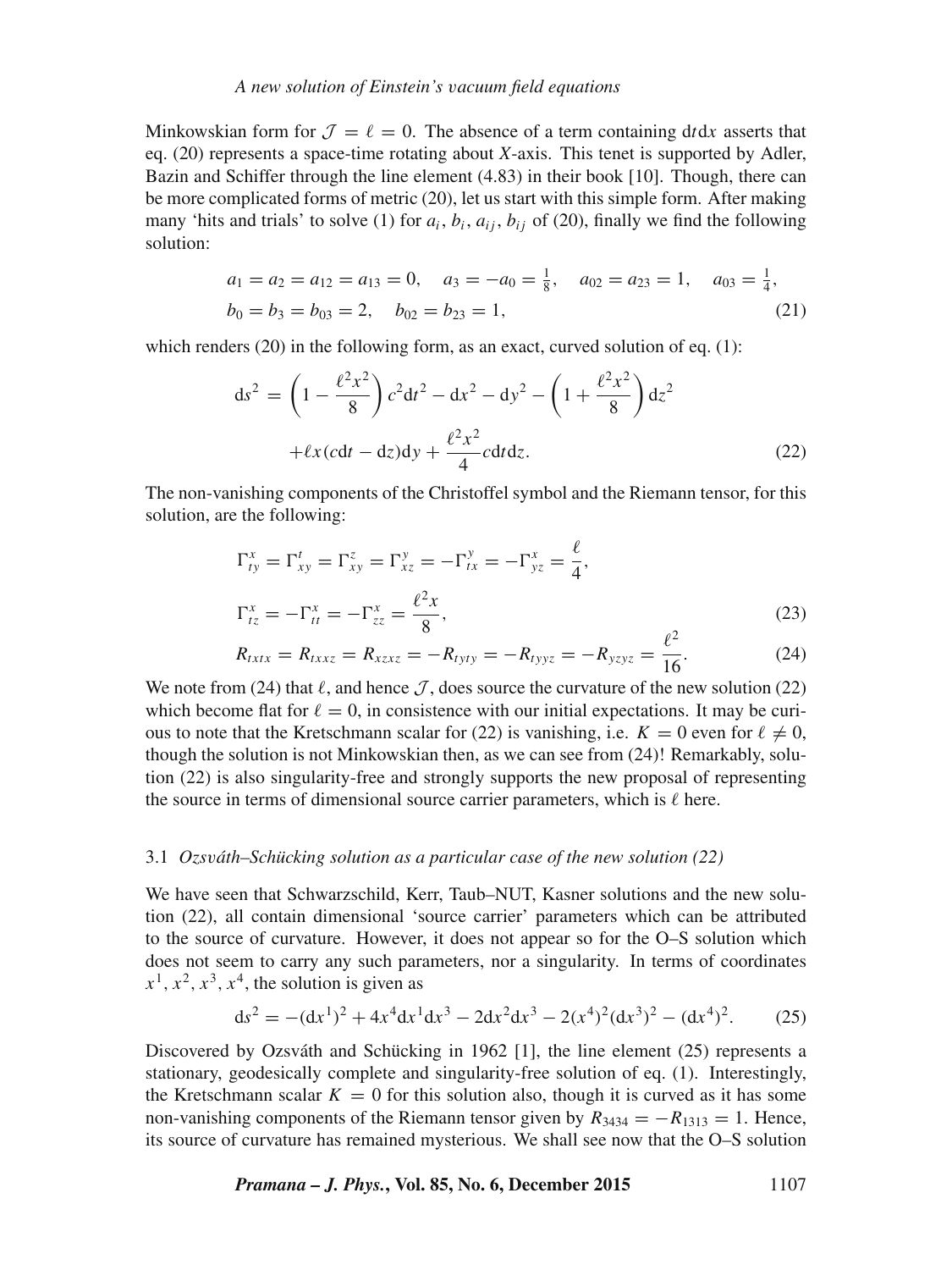appears as a particular case of the new solution (22), which strengthens our belief in the new insight that the source of curvature in the vacuum solutions lies in the dimensional source-carrier parameters, and not in the singularities.

Let us write (25) in new coordinates given by the transformation

$$
x^{1} = \bar{y}, \quad x^{2} = -c\bar{t} - \bar{z}, \quad x^{3} = c\bar{t} - \bar{z}, \quad x^{4} = \bar{x}, \tag{26}
$$

which transforms (25) to a new form

$$
ds^{2} = 2c^{2}(1 - \bar{x}^{2})d\bar{t}^{2} - d\bar{x}^{2} - d\bar{y}^{2} - 2(1 + \bar{x}^{2})d\bar{z}^{2} + 4c\bar{x}d\bar{t}d\bar{y} + 4c\bar{x}^{2}d\bar{t}d\bar{z} - 4\bar{x}d\bar{y}d\bar{z}.
$$
 (27)

A further transformation

$$
\sqrt{2}\overline{t} = t, \quad \sqrt{2}\overline{z} = z, \quad \overline{x} = x, \quad \overline{y} = y \tag{28}
$$

reduces solution (27) to the form

$$
ds^{2} = (1 - x^{2})c^{2}dt^{2} - dx^{2} - dy^{2} - (1 + x^{2})dz^{2} + 2\sqrt{2}x(cdt - dz)dy
$$
  
+2x<sup>2</sup>cdtdz, (29)

which becomes a particular case of the new solution (22) for  $\ell = 2\sqrt{2}$ , sourced by this particular value of the angular momentum density. Hence, the source of curvature in the O–S solution, in the absence of which the solution could resume the Minkowskian form, was not readily apparent because it had been assigned to this particular value. This also demonstrates that the Ozsváth–Schücking solution may alternatively be interpreted as a rotating space-time.

## **4. Mach principle and vacuum solutions**

As Mach's principle is shown to be well-supported by observations, there have always been attempts to derive Machian theories. Though many aspects and predictions of Mach's principle are realized in GR, the theory is not regarded completely Machian despite the fact that formulation of GR was facilitated by Mach's principle (refuting the Newtonian absolute space, 'which acts but cannot be acted upon'). This happens because GR admits solutions in which the principle supposedly does not hold. The vacuum solutions which are conventionally regarded to confront Mach's principle, have been the O–S solution and the Taub–NUT solution, and now the new solution (22) can also be added to the list. However, the success of GR at various theoretical and observational fronts and the consistency of GR with special relativity (which too abolishes the absolute space akin to Mach's principle) cry out with all force that the theory must be Machian.

Among various statements of Mach's principle available in GR, there is one version of this postulate given by Pirani [1] that has been defined unambiguously: "In the absence of source matter, space-time should necessarily be Minkowskian". If the presence of source is defined by the presence of (true gravitational) singularities in the vacuum solutions (as is in practice [1]), the principle would forbid a singularity-free vacuum solution from being anything but Minkowskian. Hence the principle is violated in the O–S, Taub–NUT solutions and the new solution (22) which are curved but singularity-free, as we have seen.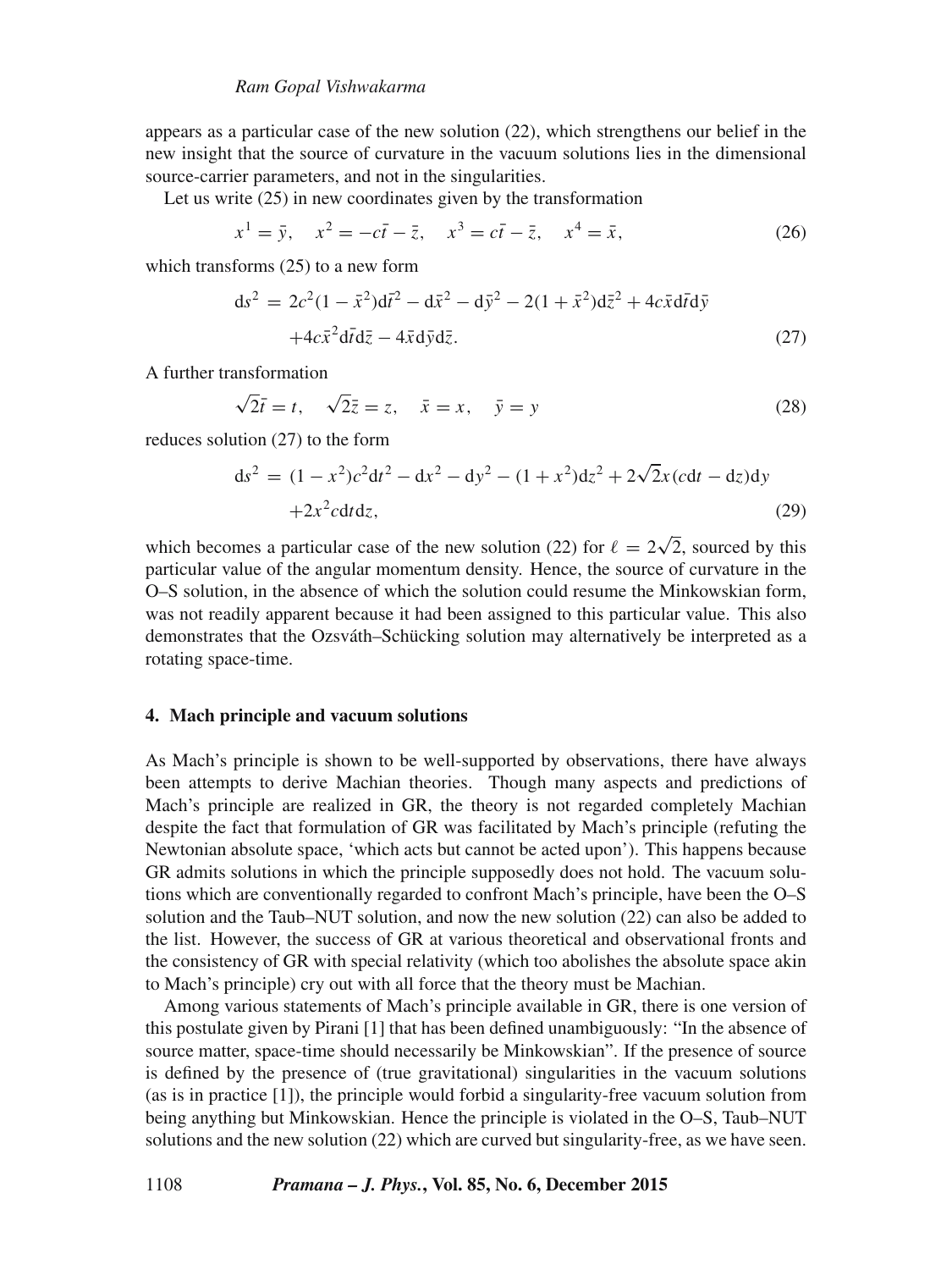This perhaps insinuates that we have to define the presence of source in a smarter way which can apply universally to all the solutions of eq.  $(1)$ , and not through the singularity which is anyway an unphysical feature and a sign of breakdown of the theory.

We have already noted that the source of curvature in a vacuum solution can be attributed to one or more dimensional parameters present in the solution, without taking recourse to the singularities; as the parameters vanish, so does the curvature. These parameters can support physically observable quantities such as the energy, momentum and angular momentum or their densities. It appears that if the presence of source in the vacuum solutions is defined by the presence of such parameters, as should reasonably be expected, all the solutions become Machian! Moreover, it provides a new meaning to the field eq. (1) [11].

This enlightened view of locating Mach's principle in the source of curvature through the source-carrier parameters, appears rewarding as not only does it solve a foundational problem, but also provides a better understanding of the theory.

## **5. Conclusion**

A new insight into the source of curvature in vacuum solutions is developed which reveals that it is always possible to identify the source of curvature with some dimensional parameters present in the solutions; as the parameters vanish, so does the curvature. This new proposal of defining the source of curvature in terms of these source carrier parameters, is important in its own right, as it presents a new scope to represent the curvature in the vacuum solutions which apply universally to all vacuum solutions. More importantly, the new proposal facilitates to discover a new solution of Einstein's vacuum field equations which is curved but singularity-free. The solution strongly supports the novel prescription of defining the source in terms of the source-carrier parameters and displays the incompetence of the conventional prescription of defining source in terms of the singularities. The new solution also explains the source of curvature of the well-known Ozsváth–Schücking solution, which had otherwise remained hidden until now.

Interestingly, all the vacuum solutions become Machian in the new definition of the presence of source given by the presence of the 'source-carrier' parameters, remedying the unphysical, lingering situation. It may be noted that the Tab–NUT, Ozsváth–Schücking solutions and the new solution discussed here, which are all curved but singularity-free, contradict Mach's principle if the presence of source matter is defined by the conventional prescription of the presence of singularity in the vacuum solutions.

#### **Acknowledgements**

The author thanks Vijay Rai for sending some old, important literature and IUCAA for hospitality where a part of this work was conducted.

## **References**

[1] I Ozsváth and E Schücking, An anti-Mach metric, in: *Recent de*v*elopments in general relati*v*ity* (Pergamon Press, Oxford, 1962), p. 339